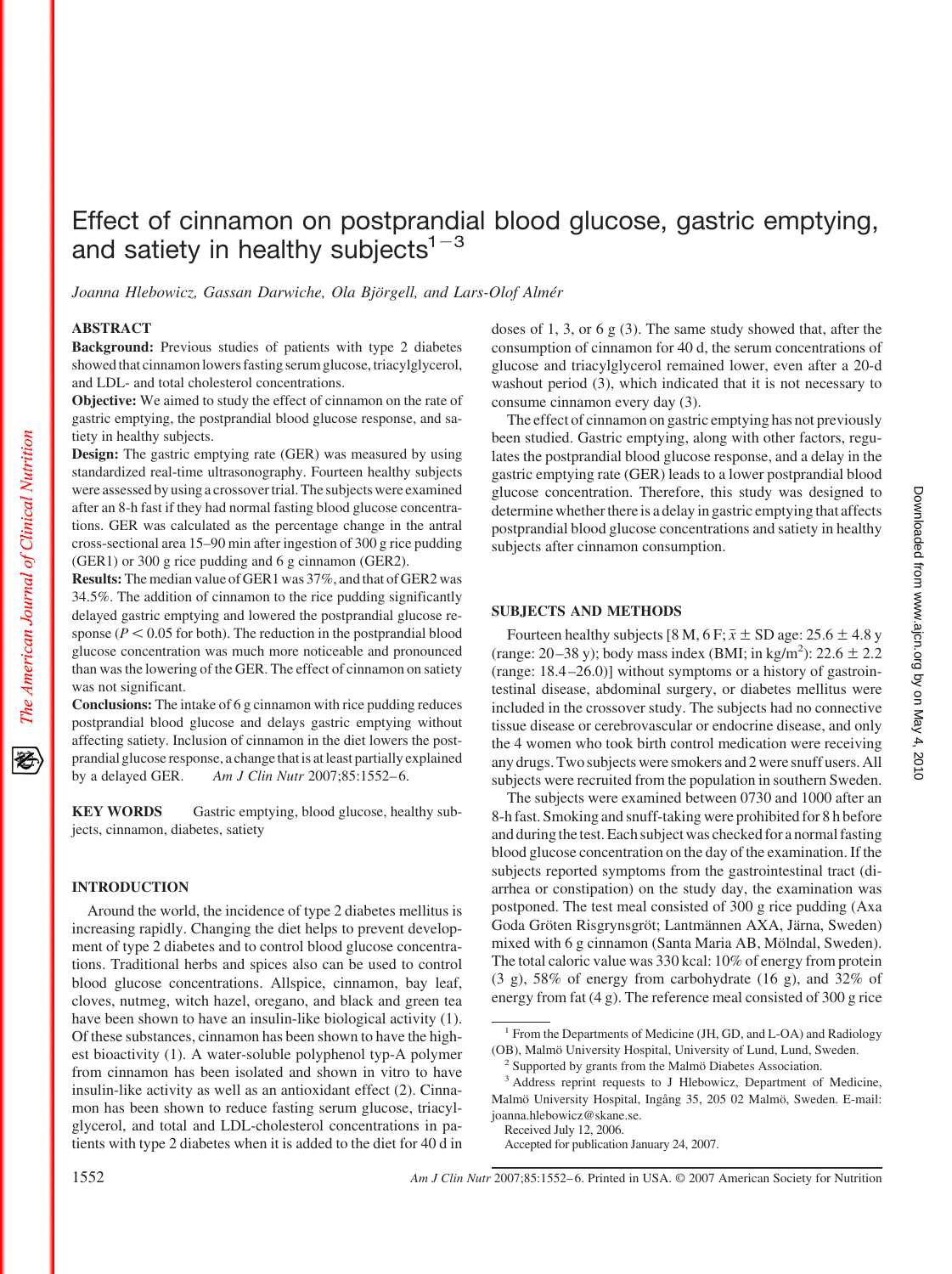pudding (Axa Goda Gröten Risgrynsgröt). The meals were served in a random order and ingested within 5 min.

GER was estimated by using a previously described, standardized ultrasound method (4) The sonographic examination was performed with a 3.5-MHz abdominal transducer and an imaging system (Acuson 128 XP 10; Siemens Medical Solutions, Mountain View, CA). The measurements of the gastric antrum were performed by the same radiologist, who was blinded with respect to the meals. At each observation of the gastric antrum, the abdominal aorta and the left lobe of the liver were used as internal landmarks. The subjects were examined in a supine position, but, between examinations, they were seated. The measurements were taken 15 and 90 min after the end of meal consumption. Gastric emptying was expressed as the percentage change of the antral cross-sectional area from 15 to 90 min. At each examination, 3 measurements of the longitudinal (d1) and anteroposterior (d2) diameters were taken, and mean values were used to calculate the cross-sectional area of the gastric antrum by using the following equation:

Antral area =  $\pi \times r^2 = \pi \times d1/2 \times d2/2 =$ 

 $(\pi \times d1 \times d2)/4$  (*1*)

The GER was calculated by using the following equation:

 $GER =$ 

 $[1 - (antral area at 90 min/antral area at 15 min)] \times 100$ 

(*2*)

Finger-prick capillary blood samples were taken 15, 30, 45, 60, 90, and 120 min after the start of the meal to measure glucose. Blood glucose concentrations were measured with the HemoCue Glucose system (HemoCue AB, Ángelholm, Sweden). A validated satiety score scale was used according to the method of Hauber et al (5) on the basis of a scoring system with grades from  $-10$  (extreme hunger) to 10 (extreme satiety). Satiety scores were estimated before the meal (0 min) and 15, 30, 45, 60, 90, and 120 min after the start of the meal by using scoring that was graded from 0 for extreme hunger to 20 for extreme satiety.

All subjects provided written informed consent. The study was approved by the Ethics Committee at Lund University and performed according to the Helsinki Declaration.

Median values and quartiles (q1 and q3) are presented for the antral cross-sectional areas and the GER. The areas under the curves (AUCs) of each subject were measured for blood glucose and satiety by using GRAPH PAD PRISM software (version 4; GraphPad, San Diego, CA). The AUC was calculated above zero. The AUC values are presented as means  $\pm$  SEMs. All statistical calculations were performed with SPSS for WINDOWS software (version 14.0; SPSS Institute, Chicago, IL). Significant differences in GER, gastric antral cross-sectional areas, and AUCs were evaluated with the use of Wilcoxon's  $t$  test.  $P < 0.05$ was considered significant.

# **RESULTS**

#### **Postprandial blood glucose response**

Ingestion of rice pudding with cinnamon resulted in a significantly  $(P < 0.05)$  lower blood glucose response in the postprandial phase (15, 30, and 45 min) than did the reference meal



**FIGURE 1.** Mean  $(\pm$  SEM) incremental blood glucose concentrations in 14 healthy subjects after ingestion of meals consisting of rice pudding with  $(\blacksquare)$  and without  $(\blacktriangle)$  cinnamon.  $\Delta$ , change. \*Significantly different from the response to rice pudding with cinnamon,  $P < 0.05$ .

(**Figure 1**). The blood glucose AUCs at  $0-30$ ,  $0-45$ ,  $0-60$ , 0-90, and 0-120 min were significantly ( $P < 0.05$ ) lower after ingestion of rice pudding with cinnamon than after ingestion of the reference meal (**Table 1**). However, the AUCs at 0 –15 min did not differ significantly between the test and reference meals (Table 1).

# **Gastric emptying rate**

The median values of the antral cross-sectional area after the ingestion of the cinnamon meal were  $595 \pm 234$  mm<sup>2</sup> (range:  $283 - 1181$  mm<sup>2</sup>;  $q1 = 458$  mm<sup>2</sup>,  $q3 = 809$  mm<sup>2</sup>) and  $372 \pm 366$ mm<sup>2</sup> (range: 83–1525 mm<sup>2</sup>;  $q1 = 282$  mm<sup>2</sup>,  $q3 = 593$  mm<sup>2</sup>) 15 and 90 min, respectively, after the end of the study meal. In the same subjects, the median values of the antral cross-sectional area after the ingestion of the reference meal were  $531 \pm$  $386 \text{ mm}^2 \cdot (\text{range}: 262 - 1626 \text{ mm}^2; q1 = 319 \text{ mm}^2, q3 = 891 \text{ mm}^2)$ and 317  $\pm$  338 mm<sup>2</sup> (range: 50–1389 mm<sup>2</sup>; q1 = 195 mm<sup>2</sup>, q3 = 546 mm<sup>2</sup> ) 15 and 90 min, respectively, after the end of the meal. The median gastric antral cross-sectional areas were significantly ( $P < 0.05$ ) larger 90 min after ingestion of rice pudding with added cinnamon than 90 min after ingestion of rice pudding. There were no significant differences between gastric antral cross-sectional areas at 15 min. The median value of GER after

#### **TABLE 1**

Postprandial blood glucose areas under the curve (AUCs) in healthy subjects after ingestion of meals consisting of rice pudding with or without added cinnamon*<sup>1</sup>*

| <b>AUC</b>    | Rice pudding without<br>cinnamon | Rice pudding with<br>cinnamon |
|---------------|----------------------------------|-------------------------------|
|               | $mmol \cdot min/L$               |                               |
| $0 - 15$ min  | $6.8 \pm 1.8$                    | $3.6 \pm 1.0$                 |
| $0-30$ min    | $30.7 \pm 5.1$                   | $13.7 \pm 3.4^2$              |
| $0-45$ min    | $68.1 \pm 8.2$                   | $32.4 \pm 6.6^2$              |
| $0 - 60$ min  | $97.2 \pm 11.0$                  | $47.3 \pm 9.2^2$              |
| $0-90$ min    | $125.0 \pm 16.8$                 | $63.3 \pm 11.7^2$             |
| $0 - 120$ min | $139.1 \pm 19.6$                 | $75.0 \pm 13.7^2$             |
|               |                                  |                               |

<sup>*1*</sup> All values are  $\bar{x} \pm$  SEM; *n* = 14. Significant differences in postprandial blood glucose AUCs were evaluated with Wilcoxon's *t* test.

<sup>2</sup> Significantly different from rice pudding without cinnamon,  $P < 0.05$ .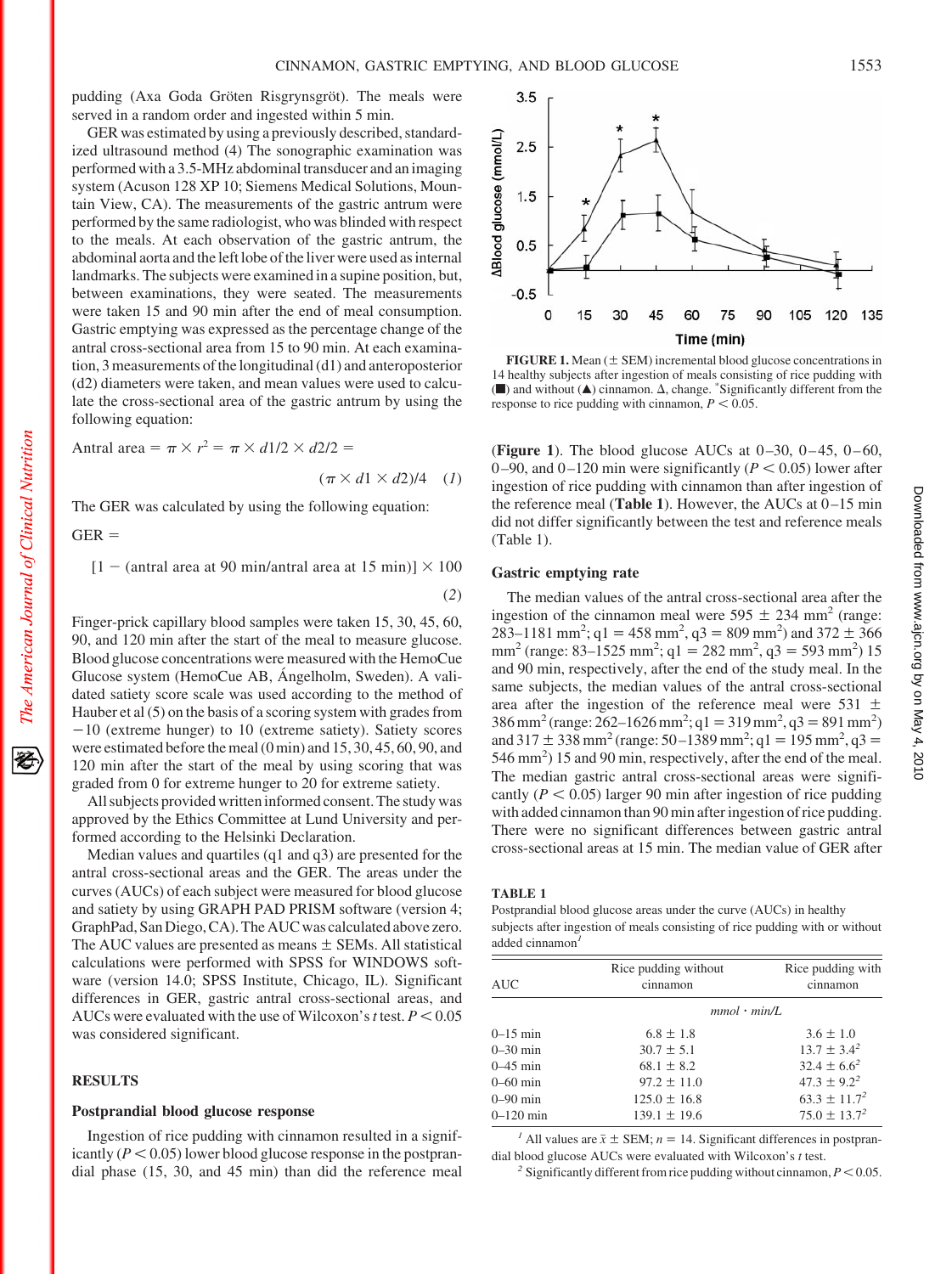

**FIGURE 2.** Gastric emptying of rice pudding with and without cinnamon, estimated as the gastric emptying rate (GER), in 14 healthy subjects. The median, minimum (Min), and maximum (Max) values and the values of the first (q1) and third (q3) quartiles are shown. Values of  $P < 0.05$  (Wilcoxon's *t* test) were considered significant.

the cinnamon meal was estimated at  $34.5\%$  (range:  $-29\%$  to 74%;  $q1 = 7\%$ ,  $q3 = 52\%$ ) (**Figure 2**), whereas that after the reference meal was estimated at  $37.0\%$  (range:  $15-87\%$ ; q1 = 28.8%,  $q3 = 54\%$ ) (Figure 2). The ingestion of cinnamon resulted in significantly  $(P < 0.05)$  lower GERs.

#### **Satiety**

Ingestion of rice pudding with cinnamon did not result in significantly longer satiety (15, 30, 45, 60, 90, and 120 min) than that seen with the reference meal of rice pudding (**Figure 3**). The AUCs at  $0-15$ ,  $0-30$ ,  $0-45$ ,  $0-60$ ,  $0-90$ , and  $0-120$  min for satiety were not significantly longer after ingestion of rice pudding with cinnamon than after ingestion of rice pudding only (**Table 2**).



**FIGURE 3.** Mean  $(\pm$  SEM) incremental satiety scores in 14 healthy subjects after ingestion of meals consisting of rice pudding with  $(\blacksquare)$  and without  $(A)$  cinnamon.  $\Delta$ , change. There were no significant differences between the mean incremental satiety scores.

#### **TABLE 2**

Satiety score areas under the curve (AUCs) in healthy subjects after ingestion of meals consisting of rice pudding with or without cinnamon*<sup>1</sup>*

| <b>AUC</b>    | Rice pudding without<br>cinnamon | Rice pudding with<br>cinnamon |
|---------------|----------------------------------|-------------------------------|
|               | $cm \cdot min$                   |                               |
| $0-15$ min    | $43.4 \pm 7.2$                   | $48.3 \pm 7.3$                |
| $0-30$ min    | $126.9 \pm 21.5$                 | $140.8 \pm 22.2$              |
| $0-45$ min    | $207.0 \pm 35.3$                 | $225.9 \pm 35.6$              |
| $0-60$ min    | $282.6 \pm 47.4$                 | $302.7 \pm 47.2$              |
| $0-90$ min    | $390.0 \pm 68.7$                 | $430.7 \pm 70.2$              |
| $0 - 120$ min | $466.4 \pm 89.8$                 | $538.7 \pm 92.9$              |

<sup>1</sup> All values are  $\bar{x} \pm$  SEM;  $n = 14$ . Significant differences in satiety score AUCs were evaluated with Wilcoxon's *t* test. No significant differences were found between the satiety score AUCs.

### **DISCUSSION**

This study shows that ingestion of 6 g cinnamon reduces postprandial blood glucose concentrations and GER in healthy subjects. This finding could indicate that the reduction in the postprandial blood glucose response seen after the ingestion of cinnamon could be partly explained by an accompanying reduction in gastric emptying, because the rate of gastric emptying acts as a major factor in blood glucose homeostasis in normal subjects by controlling the delivery of carbohydrate to the small intestine (6, 7). However, the reduction in the blood glucose concentrations, unexpectedly, was much more noticeable and pronounced in the present study than was the lowering of the GER. Therefore, it should be assumed that the change in GER itself could not be the only reason for the lower blood glucose response after the addition of cinnamon to the meal. In fact, cinnamon has been shown to improve insulin receptor function by activating insulin receptor PI 3-kinase and inhibiting tyrosine phosphates (8). Cinnamon has also been shown to stimulate the insulin receptor activity by increasing the concentrations of the phosphorylated intracellular protein IRS-1 and increasing the binding to PI 3-kinase, which leads to enhanced cellular glucose uptake (9). It has been shown that cinnamon prevents the development of insulin resistance in rats fed a high-fructose diet by enhancing the insulin signaling, possibly via the nitric oxide pathway in skeletal muscle (10). Essential oils composed of pumpkinseed oil, extra virgin olive oil, oregano, cinnamon, fenugreek, cumin, fennel, myrtle, allspice, and ginger lowered blood glucose concentrations and increased insulin sensitivity in rats (11). There was no significant difference in the concentrations of circulating insulin after the intake of the different essential oils (11). A new study shows that rats given cinnamon and then administered a glucose tolerance test had decreased blood glucose concentrations (12). The same study shows that cinnamon has a direct antidiabetic effect by increasing insulin concentrations in plasma (12).

After meal ingestion, the food initially remains in the proximal part of the stomach (fundus) (13) and is then delivered in portions to the distal stomach (eg, antrum) (14, 15). If there is a substantial inhibition of gastric emptying, one could expect a 90-min antral area wider than a 15-min antral area and thereby a negative GER, which was the case in 3 of the participants.

Prolonged postmeal satiety is in accordance with a reduced GER, because distension of the stomach is one factor that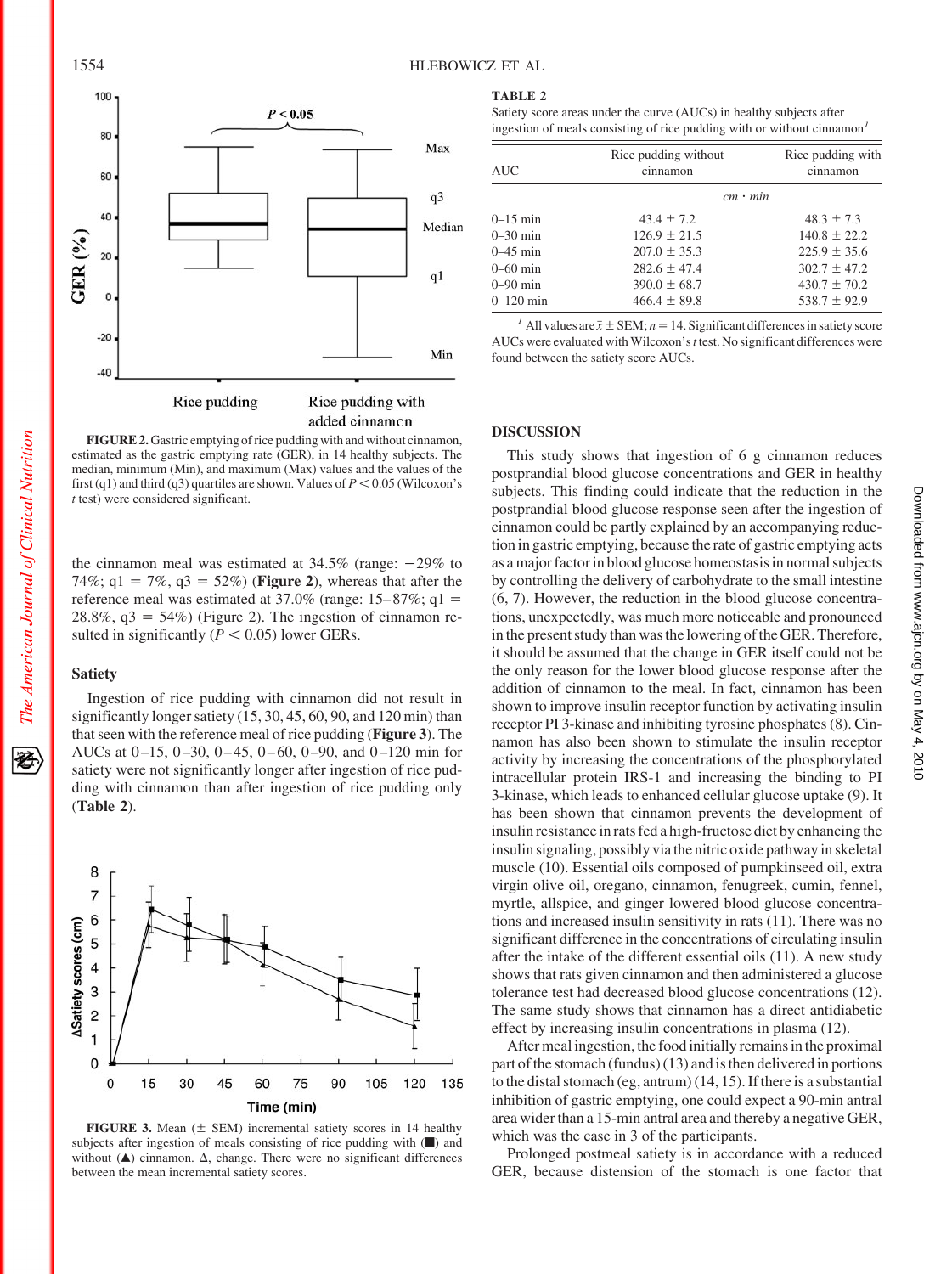promotes a feeling of satiety. The data suggest slightly greater satiety at each timepoint after ingestion of cinnamon, but there were no significant differences in satiety, probably because of the low number of study subjects. Consequently, it is not clear why cinnamon ingestion did not result in a prolongation of postmeal satiety in the present study. An elevation of blood glucose concentrations, even including concentrations within the physiologic range, reduces the GER in healthy subjects (16), and hypoglycemia increases the GER (17, 18). It has also been shown that insulin-induced hypoglycemia increases botht he gastric emptying and the drinking capacity of meat soup in healthy volunteers (19). Accordingly, because the reduction in postprandial blood glucose concentrations was prominent, it may well have influenced the results of the GER, giving a less pronounced reduction in gastric emptying and less postmeal satiety than would otherwise be expected.

To prevent development of diabetes mellitus, the American Diabetes Association recommends a reduction in calories and consumption of dietary fiber and foods containing whole grains (20). Low-glycemic-index food that reduces postprandial hyperglycemia is recommended, but it is not clear whether it prevents diabetes mellitus (21–27). Glycemic index, glycemic load, and carbohydrate consumption are probably not associated with insulin sensitivity, insulin secretion, or adiposity (28). A lowglycemic-index diet can be recommended to control glycemia (29, 30). Patients with diabetes mellitus (type 2 or type 1) are recommended to have  $60-70\%$  of energy intake provided by carbohydrates and monosaturated fat (20). There are no recommendations for the intake of herbs, but they may be an important unexplored source of glycemia control in patients with diabetes mellitus type 2. In the present study, the rice pudding with added cinnamon was well tolerated, and none of the subjects reported any discomfort or postprandial nausea. The question of whether cinnamon could be a cause of contact stomatitis was discussed previously (31). However, only a few cases were reported during past years, and this possibility should be evaluated in the future. Whether a continuous daily intake of cinnamon can be recommended also should be further evaluated. The present study was designed to determine the mechanism of cinnamon's effect on postprandial blood glucose concentrations and on gastric emptying.

The present study shows that the presence of cinnamon in a semisolid meal reduces postprandial glucose responses in healthy subjects and that the cause of this reduction could at least partly be a delayed GER. Further investigation of the effect of cinnamon on the insulin resistance in patients with type 2 diabetes mellitus is needed. Е

The authors' responsibilities were as follows—JH: the design of the study, recruitment of subjects, performance of statistical calculations and creation of the graphs**,** and drafting of the manuscript; GD: the design of the study, performance of the statistical calculations and creation of the graphs, securing study funding, and drafting of the manuscript; OB: the design of the study and performance of the ultrasound examinations; and LOA: the design of the study and drafting of the manuscript. All authors read and approved the final manuscript. None of the authors had any personal or financial conflict of interest.

### **REFERENCES**

1. Broadhurst CL, Polansky MM, Anderson RA. Insulin-like biological activity of culinary and medical plant aqueous extracts in vitro. J Agric Food Chem 2000;48:849 –52.

- 2. Anderson RA, Broadhurst CL, Polansky MM, et al. Isolation and characterization of polyphenol type-A polymers from cinnamon with insulin-like biological activity. J Agric Food Chem 2004;52:65–70.
- 3. Khan A, Safdar M, Khan MMA, Khattak KN, Anderson RA. Cinnamon improves glucose and lipids of people with type 2 diabetes. Diabetes Care 2003;26:3215– 8.
- 4. Darwiche G, Almér L, Björgell O, Cederholm C, Nilsson P. Measurement of gastric emptying by standardized real-time ultrasonography in healthy subjects and diabetic patients. J Ultrasound Med 1999;18:673– 82.
- 5. Haber GB, Heaton KW, Murphy D, Burroughs LF. Depletion and disruption of dietary fibre. Effects on satiety, plasma-glucose, and seruminsulin. Lancet 1997;2:679 – 82.
- 6. Horowitz M, Edelbroek MA, Wishart JM, Straathof JW. Relationship between oral glucose tolerance and gastric emptying in normal healthy subjects. Diabetologia 1993;36:857-62.
- 7. Blair EH, Wing RR, Wald A. The effect of laboratory stressors on glycemic control and gastrointestinal transit time. Psychosom Med 1991;53:133– 43.
- 8. Imparl-Radosevich J, Deas S, Polansky MM, et al. Regulation of PTP-1 and insulin receptor kinase by fractions from cinnamon: implications for cinnamon regulation of insulin signalling. Horm Res 1998;50:177– 82.
- 9. Qin B, Nagasaki M, Ren M, Bajotto G, Oshida Y, Sato S. Cinnamon extract (traditional herb) potentiates in vivo insulin-regulated glucose utilazation via insulin-regulated glucose utilazation via enhancing insulin signalin in rats. Diabetes Res Clin Pract 2003;62:3:139 – 48.
- 10. Qin B, Nagasaki M, Ren M, Bajotto G, Oshida Y, Sato S. Cinnamon extract prevents the insulin resistance induced by a high-fructose diet. Horm Metab Res 2004;36:119 –25.
- 11. Talpur N, Echard B, Ingram C, Bagchi D, Preuss H. Effect of a novel formula of essential oils on glucose-insulin metabolism in diabetic and hypertension rats: a pilot study. Diabetes Obes Metab 2005;7:193–9.
- 12. Verspohl EJ, Bauer K, Neddermann E. Antidiabetic effect of *Cinnamomum cassia* and *Cinnamomum zelanicum* in vivo and in vitro. Phytother Res 2005;19:203-6 (abstr).
- 13. Collins PJ, Houghton LA, Read NW, et al. Role of the proximal and distal stomach in mixed solid and liquid meal emptying. Gut 1991;32:615–9.
- 14. Meyer JH, Ohashi H, Jehn D, Thomson BJ. Size of liver particles emptied from the human stomach. Gastroenterology 1981;80:1489 –96.
- 15. Camilleri M, Malagelada JR, Brown ML, Becker G, Zinsmeister AR. Relation between antral motility and gastric emptying of solids and liquids in humans. Am J Physiol 1985;249:580 –5.
- 16. Schvarcz E, Palmer M, Aman J, Horowitz M, Stridsberg M, Berne C. Physiological hyperglycemia slows gastric emptying in normal subjects and patients with insulin-dependent diabetes mellitus. Gastroenterology 1997;113:60 – 6.
- 17. Schvarz E, Palmer M, Aman J, Berner C. Hypoglycemia increases the gastric emptying in healthy subjects. Diabetes Care 1995;18:674 – 6.
- 18. Kong MF, Horowitz M. Gastric emptying in diabetes mellitus: relationship to blood-glucose control. Clin Geriatr Med 1999;15:321–38.
- 19. Hjelland IE, Overland NP, Leversen K, Berstad A, Hausken T. Insulininduced hypoglycemia stimulates gastric vagal activity and motor function without increasing cardiac vagal activity. Digestion 2005;72:43– 8.
- 20. Bantle JP, Wylie-Rosette J, Albright AL, et al. Nutrition recommendations and intervention for Diabetes–2006: a position statement of the American Diabetes Association. Diabetes Care 2006;29:2140 –57.
- 21. Janket JS, Manson JAE, Sesso H, Burning JE, Liu S. A prospective study of sugar intake and risk of type 2 diabetes in women. Diabetes Care 2003;26:1008 –15.
- 22. Meyer KA, Kushi LH, Jacobs DR, Slavin J, Seller TA, Folsom AR. Carbohydrates, dietary fiber, and incident type 2 diabetes in older women. Am J Clin Nutr 2000;71:921–30.
- 23. Salmeron J, Ascherio A, Rimm EB, et al. Dietary fiber, glycemic load, and risk of NIDDM in men. Diabetes Care 1997;20:545–50.
- 24. Colditz GA, Manson JE, Stampfer MJ, Rosner B, Willettt WC, Speizer FE. Diet and risk of clinical diabetes in women. Am J Clin Nutr 1992; 55:1018 –23.
- 25. Salmeron J, Manson JE, Stampfer MJ, Colditz GA, Wing AL, Willett WC. Dietary fiber, glycemic load, and risk of non-insulin-dependent diabetes mellitus in women. JAMA 1997;277:472–7.
- 26. Lundgren H, Bengtsson C, Blohme G. Dietary habits and incidence of noninsulin-dependent diabetes mellitus in a population study of women in Gothenburg, Sweden. Am J Clin Nutr 1989;49:708 –12.